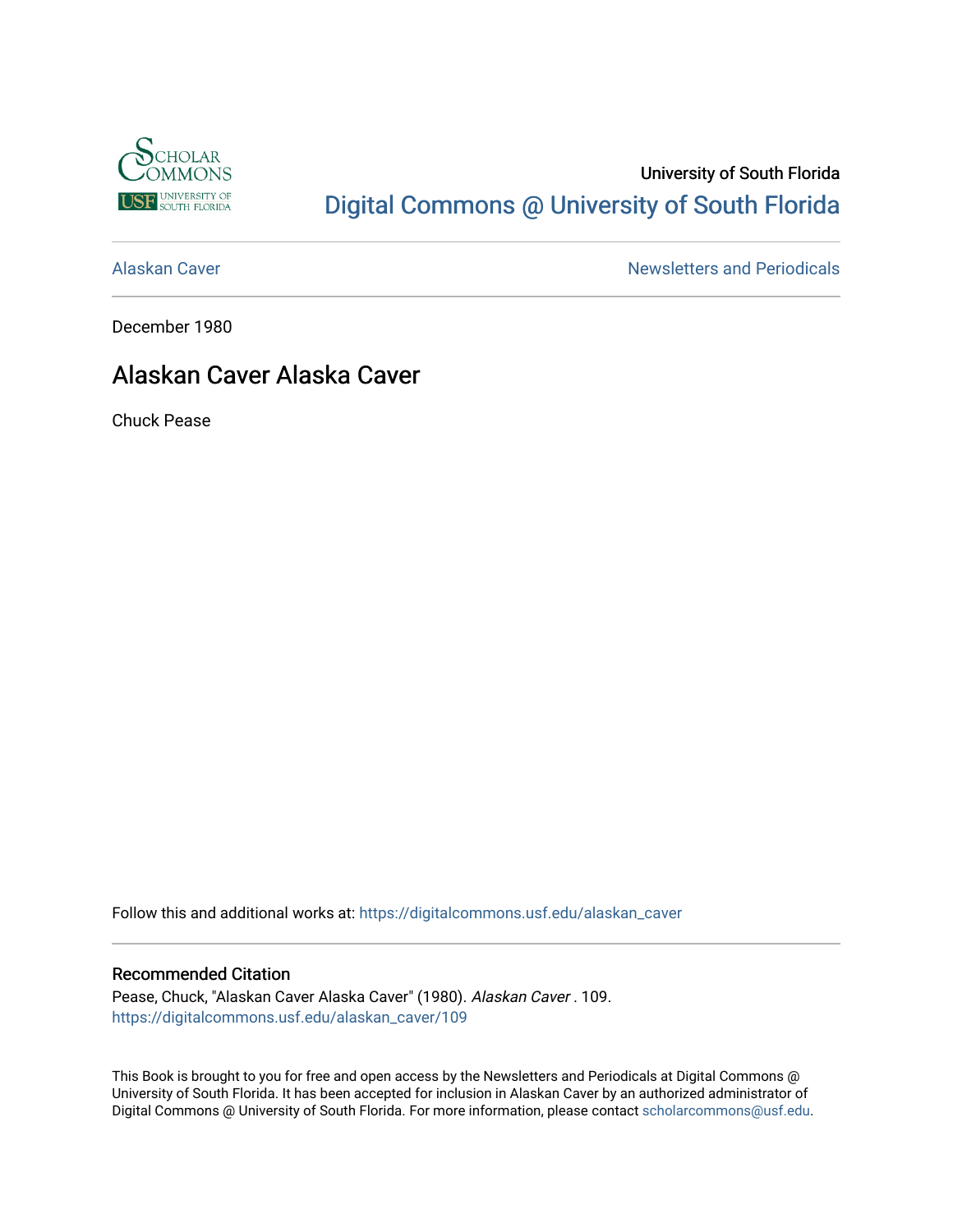# THE ALASKAN CAVER

VOLUME 5 **NUMBER** 6

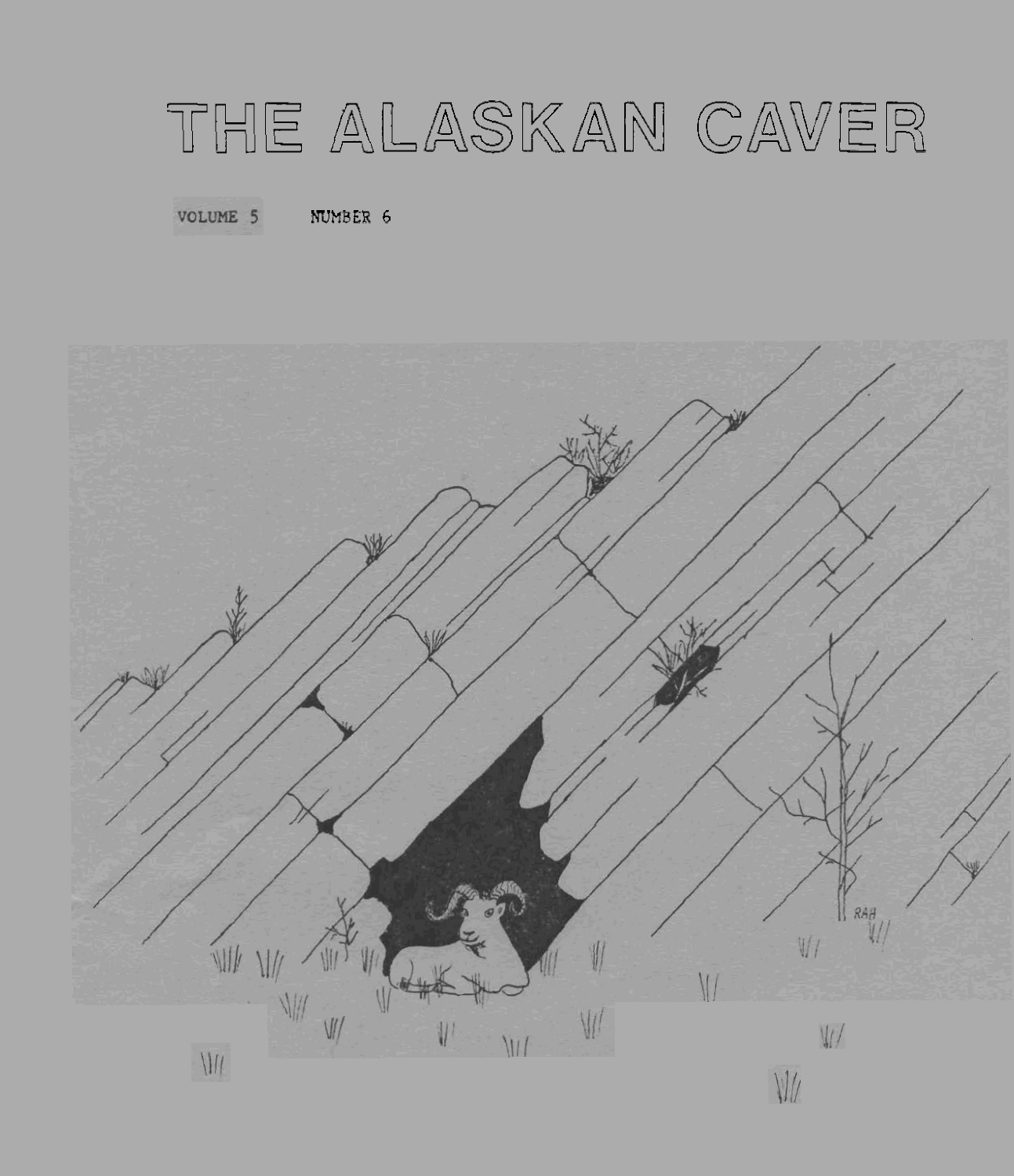#### CALENDAR OF EVENTS

- November 20 Giacier Grotto Meeting. Meetings are held in room 312 Grant Hall, Alaska Pacific University at 7:30 pm.
- December or January some weekend. Glacier Caving at Byron Glacier or elsewnere. Contact Jay Rockwell at 277-7150 if you are interested.
- December 18 Glacier Grotto Meeting. The program will be an NSS slide snow on "Fundamentals of Caving". Meetings are held in room 312 Grant Hall, Alaska Pacific University at 7:30 pm.
- Winter Rusty Rubeck may be interested in trying to snow machine in to Star Cave from McCarthy sometime this winter. If you are interested contact him at 694-5571.
- Glacier Grotto Meeting. Meetings are held in room 312 Grant January 15 Hall, Alaska Pacific University at 7:30 pm.
- February 19 Glacier Grotto Meeting. The program will be an NSS slide show.
- March 19 Glacier Grotto Meeting.
- Glacier Grotto Meeting. The program will be an NSS slide April 16 show.
- July 18-24 Eighth International Congress of Speleology in Bowling Green Kentucky. This is the first time the International Congress has been held in the United States. There will be a week of sessions, meetings, and trips as well as pre-congress, post-congress and daily excursions to caves and karst features. For further information request the Second Circular from: Eighth International Congress of Speleology, The Secretariat, Department of Geography and Geology, Western Kentucky University, Bowling Green, Kentucky 42101. Fees range from \$5 for a single day's sessions to \$130 for full membership.

The ALASKAN CAVER is a periodic publication of the Glacier Grotto of the National Speleological Society. Subscriptions are free to members.<br>Membership dues are \$3 per annum. Dues can be sent to Jay Rockwell at 2944 Emory St, Anchorage, AK 99504. Copyright 1980 by Glacier Grotto. Material not copyrighted by individuals or other groups may be copied by other NSS publications provided credit is given to the ALASKAN CAVER and a copy of such publication is sent to the editor.

Editor: Richard Hall Publisher: David Moll

GROTTO OFFICERS President Julius Rockwell David Street V. President Secretary Richard Hall Acting Treasurer Liz Rockwell At Large David Moll<br>Publicity Barbara Jansen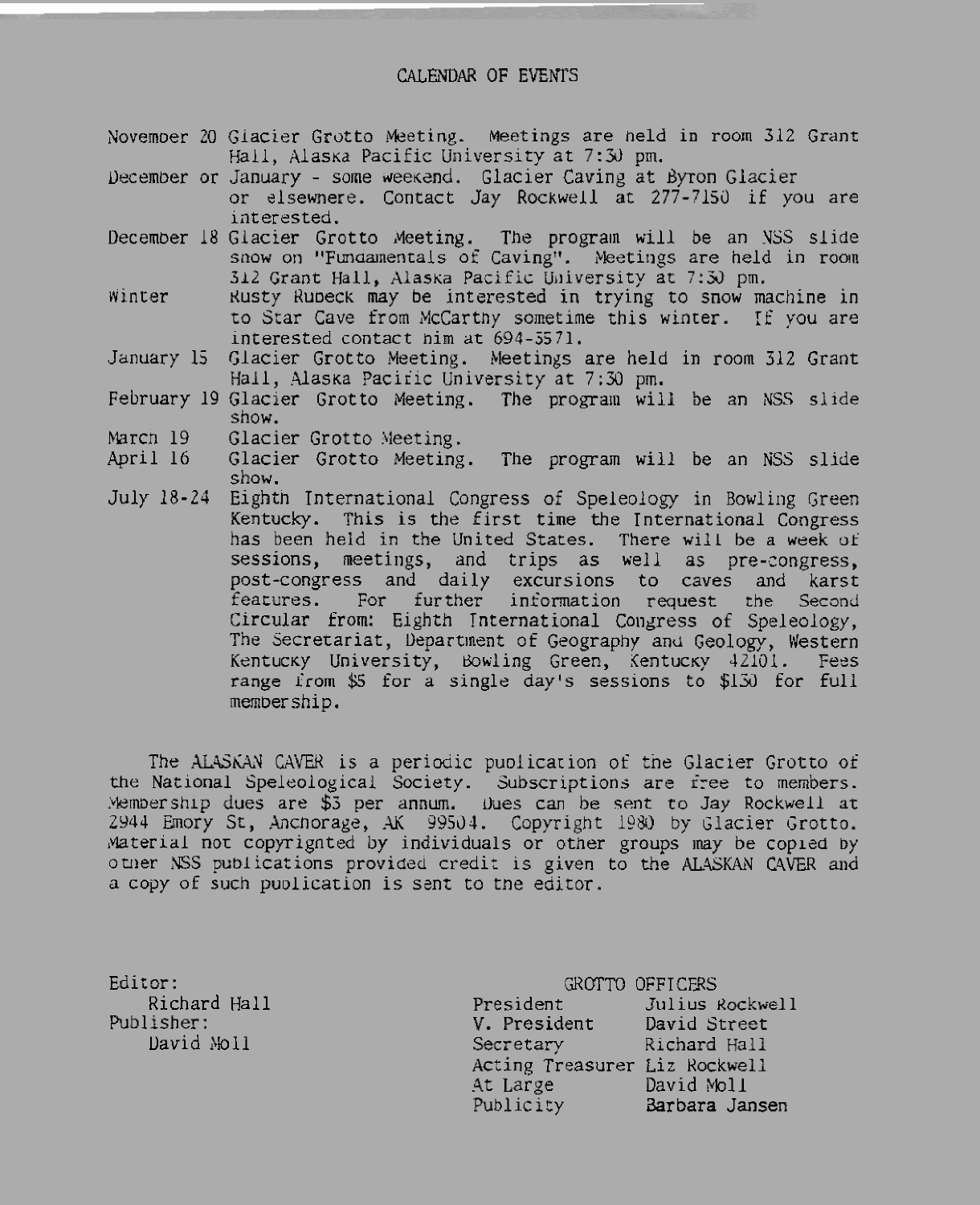# TRTP **TO NmMNI GLACIER CAVE, B.C.**  October 13, 1980 - **~y** CarLene **Allred**

**1 t was** a clear day, so I **decided to accompany Kevin as he made his**  run to Haines Junction for Mar-Air-Bus Company. After dropping the two passengers oft **in Haines Junction** we **headed** bac~ **for** borne. **On** tne **way we decided to stop and take a nike to see the Nadanini Glacier. We parked at the creek and began our walk along the cooble creekbed, heading** at me creeK **and Degan our walk** along tne cooble csee~bea, heading **towards** tne glacier, **which appeared** to **be** about **a half** mile **away. H t was <sup>a</sup>**long **walk** and **as we** advanced me **glacier semed to** get further and further **away** from **us.** Tnere was several incnes of snow **on** the ground **and**  me **stream was partly frozen over.** fie **passed a place where some of** the water **disappeared** into a couple of **openings** in **a** row **wall. A new cave?**  They **were** too **small** to **enter so we** continued onward **towards** the ?retreatingt glacier. **ASter three or four miles we were** discouraged **and**  nearly turned back because now the glacier appeared to be five miles **away.** However, we continued **on** and soon, to **our** surprise, there **appeared**  tne Mdahini Glacier **rignt in** front **of us. We had been** watching another glacier off **in** another drainage. **We** *were* **limited** because we didn **t** have our ice **climbing** gear with **us but we** did enter a segment **of cave that was**  left **separately as** the glacier **has** recaedd. The blue light **filtered**  through tne banded **ana scalloped ceiling** and the **stream** formed **pools** of water **inside** further upstrea. We could see that the **main** cave continued under **tne snout** of **the glacier** but **we needed our** crampons to **cross a**  jumble of ice **blac~s** that were **in** the way. **We** headed **back** for *the* **van,**  ~itn **a turuse** trip **in** mind for **tnks** winter. Several **times we** had **to wade**  tnrough the icy stream and Kevin's feet really froze because he was wearlng **only nis** street **snoes.** We made **it back to** the **van and** drove **on**  nome **to** Haines.



The **Haines bad** from Haines **to** Yu~on Terr . **(X is Nadahini** Glacier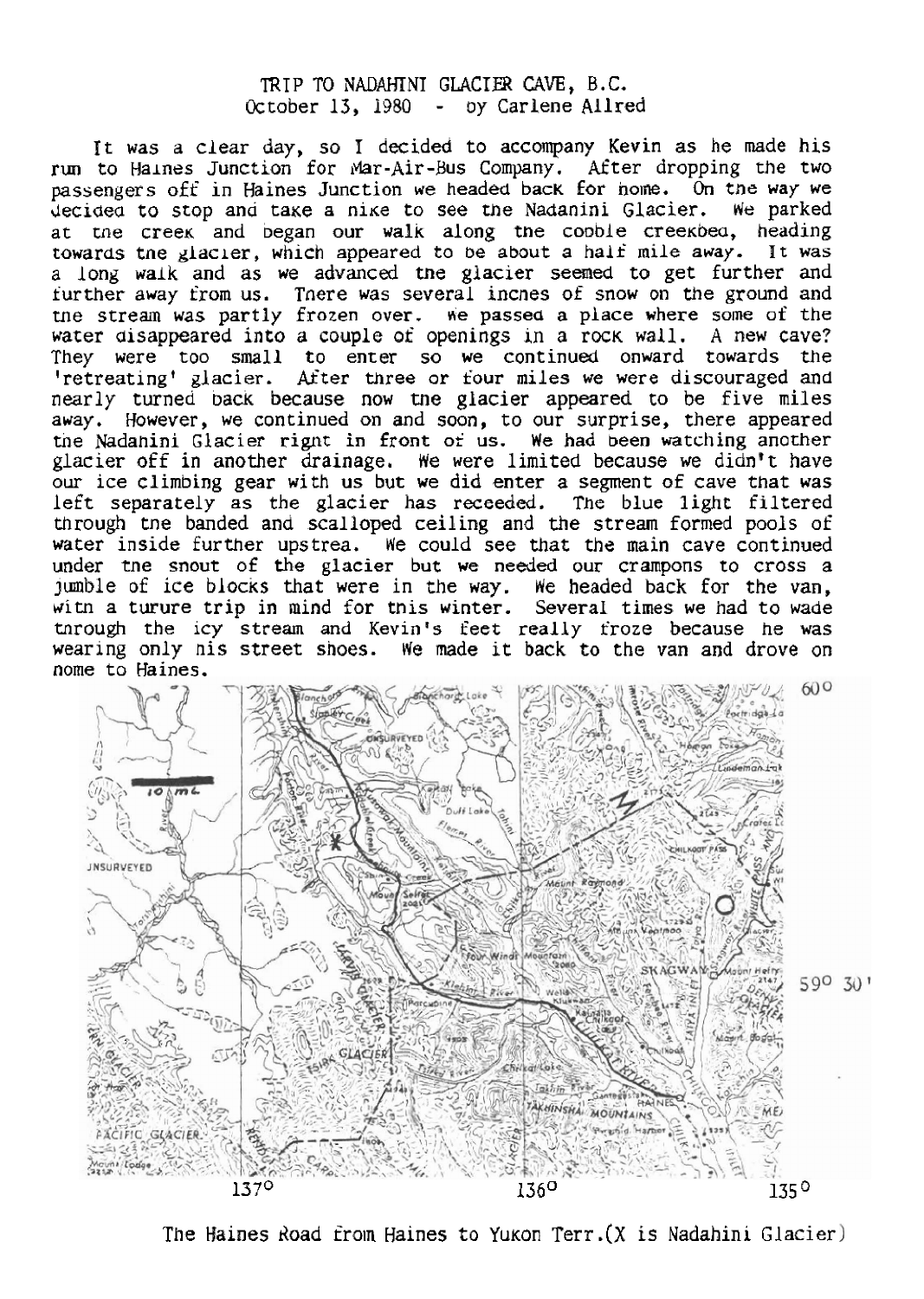## **ALdSKPcN CAVING TN 1874**

This article appeared in the Anthropology section of the American **Naturalisr (p** 505 *6* 506) in 1874.

Troglodytes in **Alaska.- Tn** 1872, Mr **William** H **Da91** made **some interesting discoveries of** prehistoric **remains in a cave on** Amaknak **Island, situated in Captain"** Bay, **Oonalaska,** which he **supposed exhausted** the **subject.** In 1873, **however,** he found **that** he had left undisturbed a **still** lower **stratm, and** finally cleaned out the entire cave down **to** the bedrock. **He**  ascertained that the **whole** interior of the **cave had** been **painted** over with a red **pigment** of chaulky ore of iron, **above which was a** bed **of organic**  mould **about two** feet **in its** greatest depth, **in** which were found three skeletons, surrounded by **a** rough sort of sarcophagus **built** of the **jaws** and **ribs** of **whales,** and around **them** were **a** large **number** of implements, especially eg **stone knives. This was covered in turn by** a layer **six incnes** or **less in michess** of **refuse** material, the **remains** of repasts on **marme** animals, shell-fish, fish, **and** echini. **Scattered** irregularly over tnis **were broKen and** worn **implememts of quite** a different character from **those** found witn **tne** dead and *tne* **whole indicated** that **this was** only a restingplace of parties **who used it temporarily while waiting an**  opertunity **to cross** the **surf to** the **adjacent island. Tt** was **down** to this **Lower** stratum that **tne labors of the previous season had** extended but without disturbing **it.** 

**<sup>A</sup>**stratum of **this latter portion was covered** by **a bed** of **shingle, evidently** intrduced **by water, and** supposed **to** be the actual **bottom of** the **deposit.** Mr. **Dall is of** the opinion **that the skeletons** found here **are** the oldest **yet** discovered **in the Aleutian** region, **although** not approaching in antiquity those discovered **on** Table muntain, or the Neanderthal. He thinks tne cave **was first** used as a **burial-place the mould over three skeletons having accumulated hy the decay of animal** matter and **of** rubbish; **and** that the debris **from the repasts** of **occasional visitors had** been garnering for a great **my** years. **An unusually high** tide or stom probably brought in **the shingle from** the **adjacent sea-beach, and** after this the cave **was** again used **as a** deposit for the **dead.** Nothing **was**  discovered **indicating in any** way **that** the place had been used or visited *by* **white** races.

The total number of crania obtained by Mr. Dall amounted to thirty-six, **besides my** hundred implements **of** bone, ivory, and stone, and many carvings **of** wood **and** other **objects, preserving** evidence **of** the **existance** of **large and** flurishing cmunities numbering thousands **of inhabitants where now none or** only **remnants** of populations exist.

Underneath **tne** old **villages** were found still **more ancient kitchen heaps** of echuni, fish bones, and edible shell-fish many **feet** in **thickness, the** age **and** time taken in forming them hardly to be **approximated** or counted even in centuries. **Only** in **the upper** strata **were** seen *the*  **indications of progress** in **hunting and** fishing, **afterward** so **notable that**  even **me sperm** whale **succumbed** to *the* attacks of these hardy canoe-men. **.Their** progenitors **were** content to **pick** echini from the **shore and mussels from the** rocks, **and hardly** any iplements could **be found** in the refuse of their repasts - the accumulation of centuries.

**k\*ter them large villages** of solidly **constructed houses** rose; and **probably at the** heignt of their **progress and** numerical increase the almost equally barbarous **Russians** of Siberia fell upon them, and nearly **swept**  rhem from the **face** of **the earth.** - **Harpers Weekly.**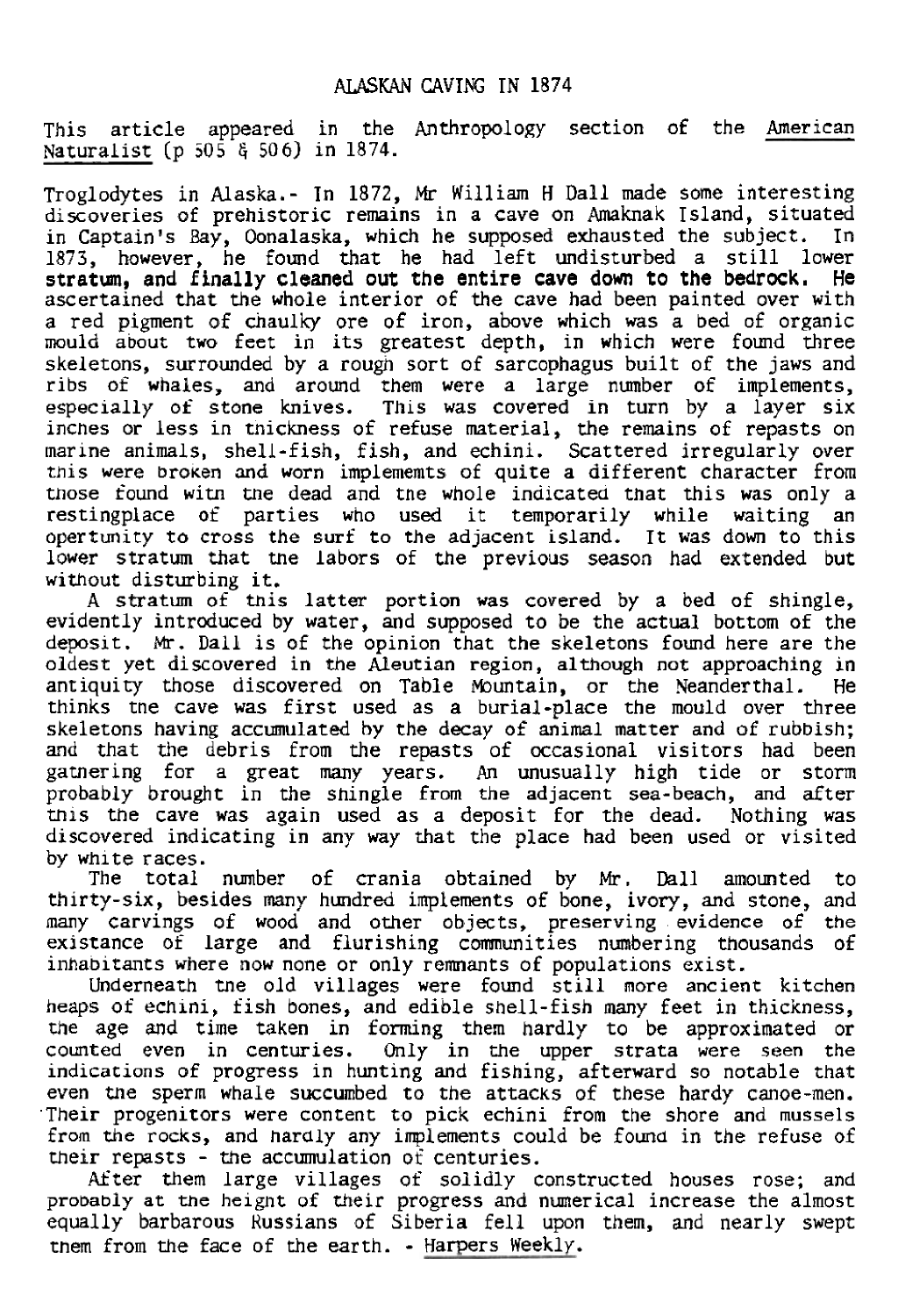# **ANAKTUVUK EXPLORATIONS**

| Report by: | Fire & Karl L. Flaccus                      |
|------------|---------------------------------------------|
| Caves:     | Old Peoples Cave, Coral Cave, Karl's Cave   |
| Location:  | USGS Chandler Lake (A-3), Alaska            |
|            | Quadrangle, Range: 3E, Township: 15 S. Sec. |
|            | 17, Elevation 2500 feet                     |
| Trip Date: | June 25, 1977                               |

**On June 25** mder **heavilly** overcast **skies, we** located and explorea Old Peoples Cave then found two others to the east which were less spectacular, refered **to** here **as Caral Cave** and **Karl's** Cave. **As** one faces north toward the mountains which form one side of the Anaktuvuk River Valley, the cavernous entrance to Old Peoples Cave is easilly spotted, as **lt 91es apgrox~macely** one tnird **the** distance **between** the **two** prominant drainages. Coral Cave **is** to the east of **Old Peoples Cave about** 203 yards. AAI **tnsee** nave similar **elevations oi** approximately 2500 **feet.** 

#### Old Peoples **Cave**

Tne initial rnoutn of Old Peoples **Cave is an estimated 60 feet wide,** 15 ieet nigh and 25 feet deep. In the base of the back wall is visible an opening - **a nosizontal** crawl - **whicn** for only **a narrow section** is large enougn to allow **passage.** Immediately upon entering one **sees** a triangle full of ice stalagmites that extend into the cave 30 feet. They are up to twelve lncnes tall **and** five **incnes** thic~ **and are mostly** clear, **smoocn, and**  gently rounded. Althougn those fartnest in are sometimes pyramid shaped and a **few** are extremely narrow. Some of **the** narrow ones **are** pointed inward away from **the** opening. All of these **formations are** thinly roored on the dirt floor and one must proceed very cautiously to prevent knocking **them** over. Tneir **glossy crystaline** appearance is startling **and** very oeautiful. **On** tne ceiling are large **crystals which toward** the rear of the cave **dirninisn suostantially in** size **and eventually** end. **He saw** one inch **and** a nali **long** hexagonal crystal. mny of *the* larger **cryszals toward** the front of the cave resembled multi-faceted candle ice. At cracks in the celling no crystals formed and we were unsure of the reason. In some ceiling no crystals formed and we were unsure of the reason. **places a section** of **crystals** nad **peeled** off from **the** ceiling and **hung in a**  ten **to** twelve **inch** arc.

He found evidence of rodents **in** the cave: hair, gnawed bones, wood, and scat. **Two of** the D~CK **roo~ns may have been used as a** rodents **den, as we saw a** large amount oS **scat and** hair **and a** depression **in** the floor.

Tne cave **is** fairly **level and is up** to four feet high, though in tne fur tner reacnes **it becomes barely** high enough to **crawl** through. It is dry anu **austy** knslde; **but** wet **just** outside **the** entrance.

#### Coral Cave

**Coral** Cave **1s** spout 150 **yards** east **of** Ola **peoples** Cave at **the** oase of the cliff and above the scree. It is about 50 feet wide, 15 feet high and 21) **feet, deep. It 1s possible** to **descend ten** or more feet among **the** large ooulaers **and suoole** at whicn level are **small** pools of water **and** *ice.* This **may** have oeen tne opening to a Larger cave at **one** zitne whicn **is now ~lo~~ed and is** merefore of only **limited** interest. (Jay **Rockwell** points our that there are **some** coral **rosslls in** tne walls after which the cave is namea. **Ed)**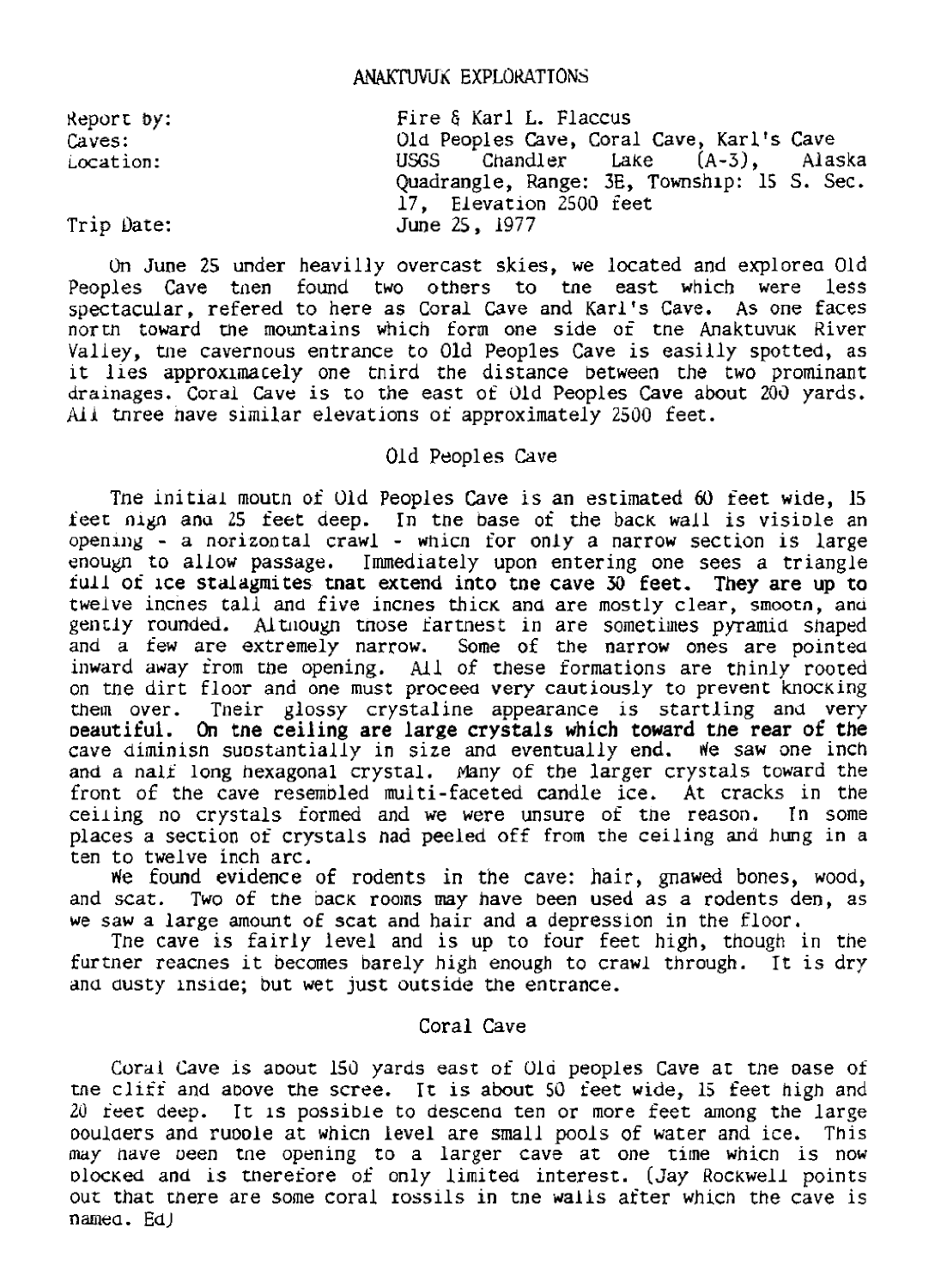#### $Kar1's$  *Cave*

**Karl's Cave, however, presents a possibility of further**  exploration. If **one proceeds** east from Coral Cave **approximately** 20d yards at **a similar** elevation, crossing **a** large **fan** shaped **rock** slide **one can spot an obvious** hole, **at \*e botsom** of the cliff **which** faces **southwest. The hole is** also **apparent** through **binoculars from the**  valley floor. **Above and to** *the* **east** of the **hole** ten feet **is the opening, into which** one **rnust** ascend. **It is a vertical crack, perhaps**  the result **of a** huge **flake breaking** away **from** the cliff. From **the mouth it extends 60 feet up.** There **is a 45** degree **slope one can**  ascend and eventually reach the cave's most westerly limit. From there *the* cave extends another **35 feet up.** 

**AlUlough we attempted a** chimney **climb up between** the narrow **walls, it** proved **dangerous without** proper protection and **we quit** before **exploring its upper reaches.** 

#### **PRINCE WILLIAM SOUND CAVES**

**(This** article **is abstracted** from **a** letter from **Fredesica** de bgune, **Professor of Antnropology** at **Btyn** Mawr **College** to **Dr** Warren Smith **of the** kprtrrtent of **Chemistry** and Cneinical **Engineering, University of Alaska** in **College, Alaska on** June 6, 1971. **Ed)** 

**As a speleoloyist, I'm** afraid **you will** find *the* **'tawss"** in Prince **Nilliam Sound** disappointing. **They** are nothing **like the** deep caves you **find in** limestone **country,** such as caves **in** southern France **or** the Pyrennes. **These Alaskan caves** are really rock **shelters,** and, **while** I am not **a geologist, 1 think** they occur either **in** highly **metamorphosed sedimentary** rocks, **or in basalts, where** either **of these is** layered **and**  folded in arcnes. **T 'rn familiar** with **prehistoric caves** in France and Spain, **as well as with** the rock **shelters** in **those countries.** 

The rocK **shelters** in Prince **Nilliam** sound were **used** for burial **purpases,** and **T was, of course, disappointed to** find that **most** had  $\frac{1}{2}$  **been rifled** by pot-hunters or untrained persons. (~achemak Bay and the **west side of the** inlet - Tuxedni **Bay),** there **are also** rock **shelters.** These, **like some** in Prince Milliarn Somd, **have been** utilized for paintings **in my Archeology of Cook** Inlet, **Alaska, which** 1 **assume would be in your library.** 

**Aside** from these shelters, the only other **one T know is on the Yukon, west bank,** rlgnt **below the** mouth of the **Kopkuk. X rock** inside **the** cave looks sometning **like a** womn with a **bowed** head, **The crevace in the basalt goes** way **back; apparently** the narrow **crack** peters **out upward,** for **there seems to** be **no** draft through. **T** explored **the** floor of **Ulis cave but** found **no signs that it had been** utilized **by** the **Indians as** a **camping** place.

# HISIDHIC **BAT** .WEL

**According** to **me Assmiaced Press (via the** Anchorage **Times),** a **bat**  motel **was constructed in** Sugarloaf Shores, Fla **in** 1929 **to attract** bats **which** would **then** eat **the many mosquitos in** the area. It didn't worK, **no bats** ever **showed up but** the 50 year old structure **has** been nominated for placement in the National Register of Historic Places!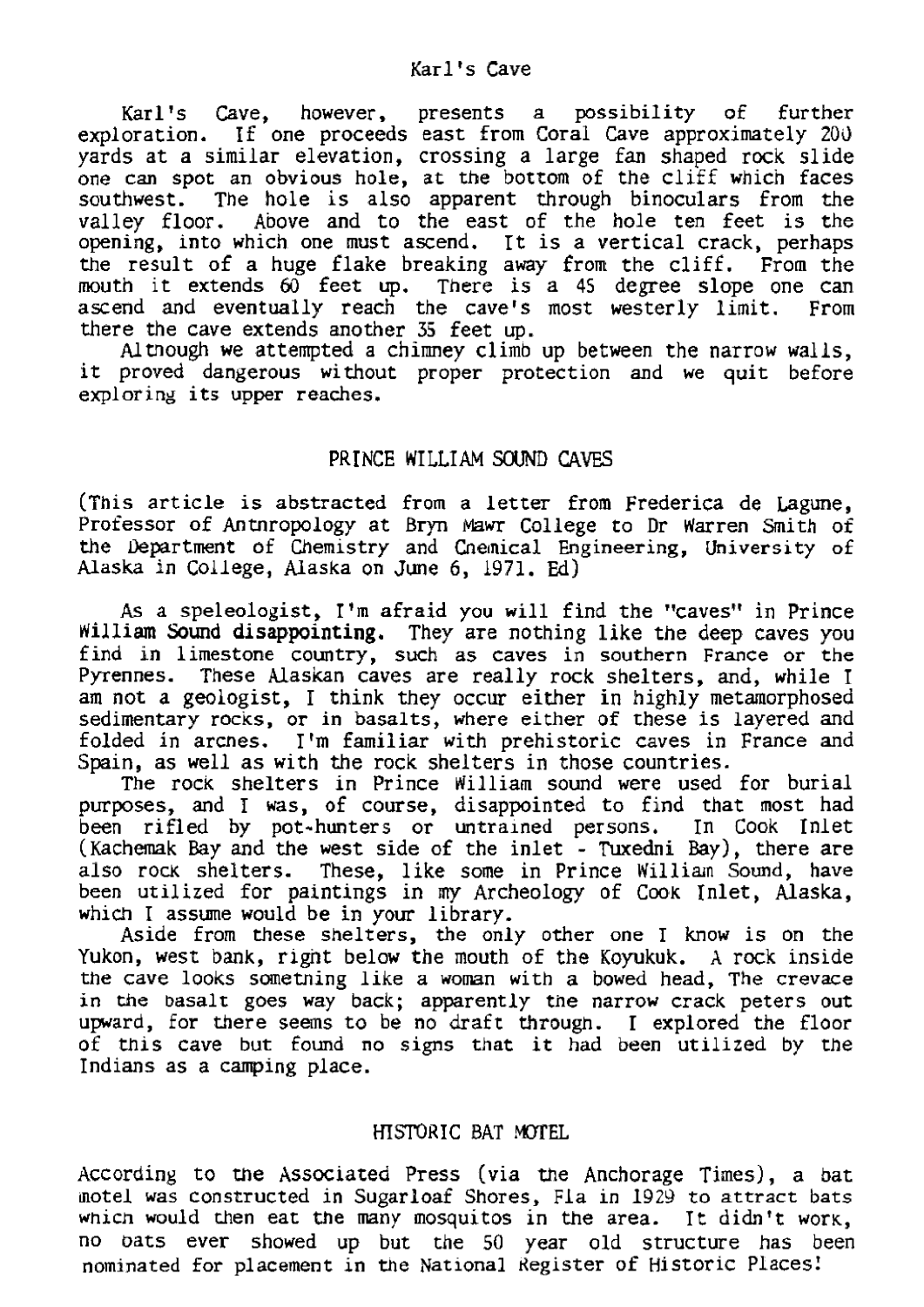An adventure. Slipping into darkness and sudden incapacitating olindness, knowing time would accemodate your presence by gradual restoration of sight. Stumbling in, away from reality, towards the unknown. Traveling, Hands gathering mud, body working up a sweat. Rest. Security, comfort, encompassing, enfolding. You are in it, and it and you are friends, are one, in discovery of self together. Pride, warmth, success, skillfulness. Patience, unfolding secrets with tape and instrument, recording knowledge newly seeing the light of mind. Pusning, nope, squeezing, daring. alone and then knowing. Retreat, the smell of air, familiar landmarks, glimpse of sun and warmth or of black sky and stars an infinite dome, expansiveness, a being one with it all again, reporn. Tired, return, food, sleep. another day.

#### Lis Hall